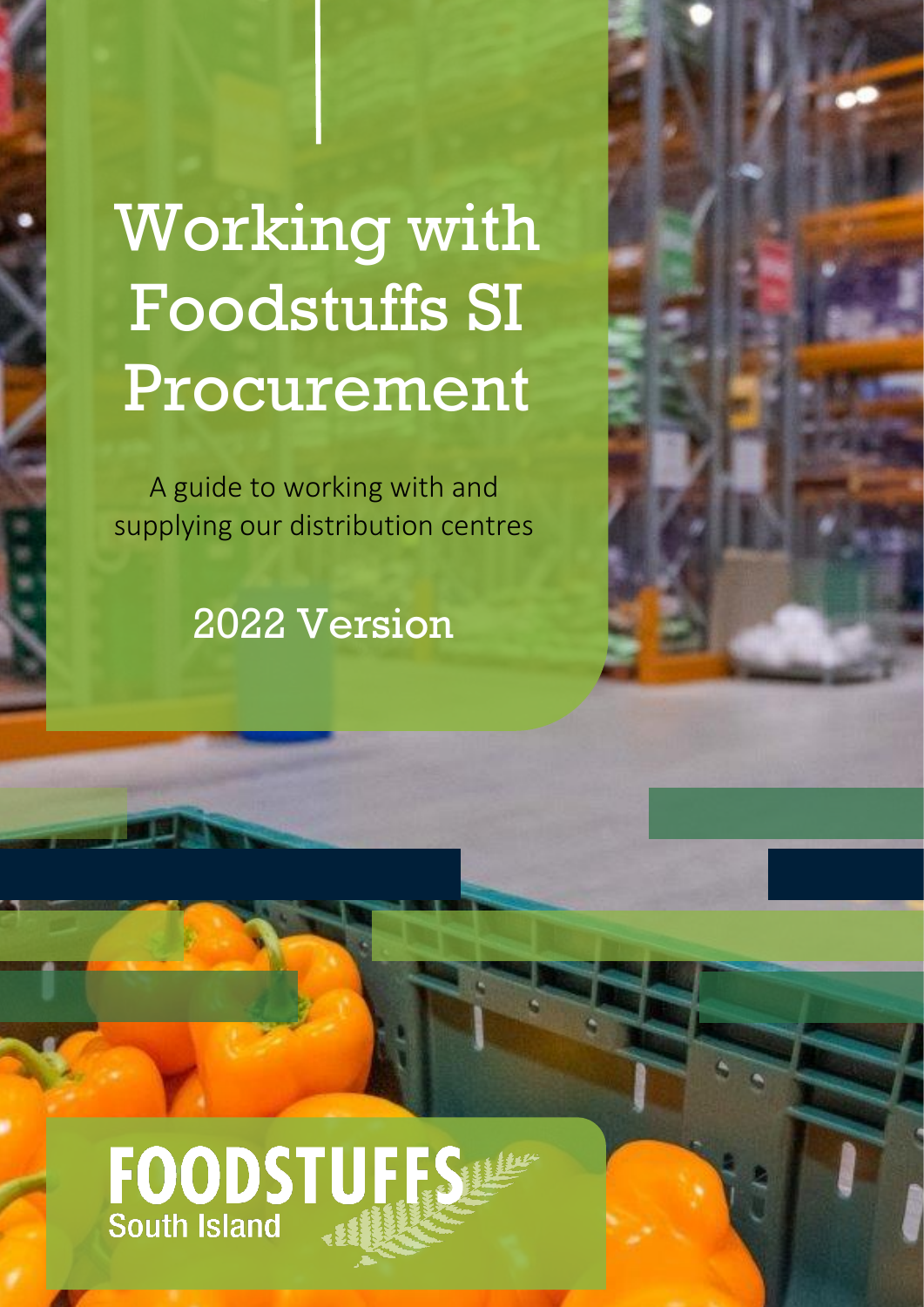# <span id="page-1-0"></span>**Table of Contents**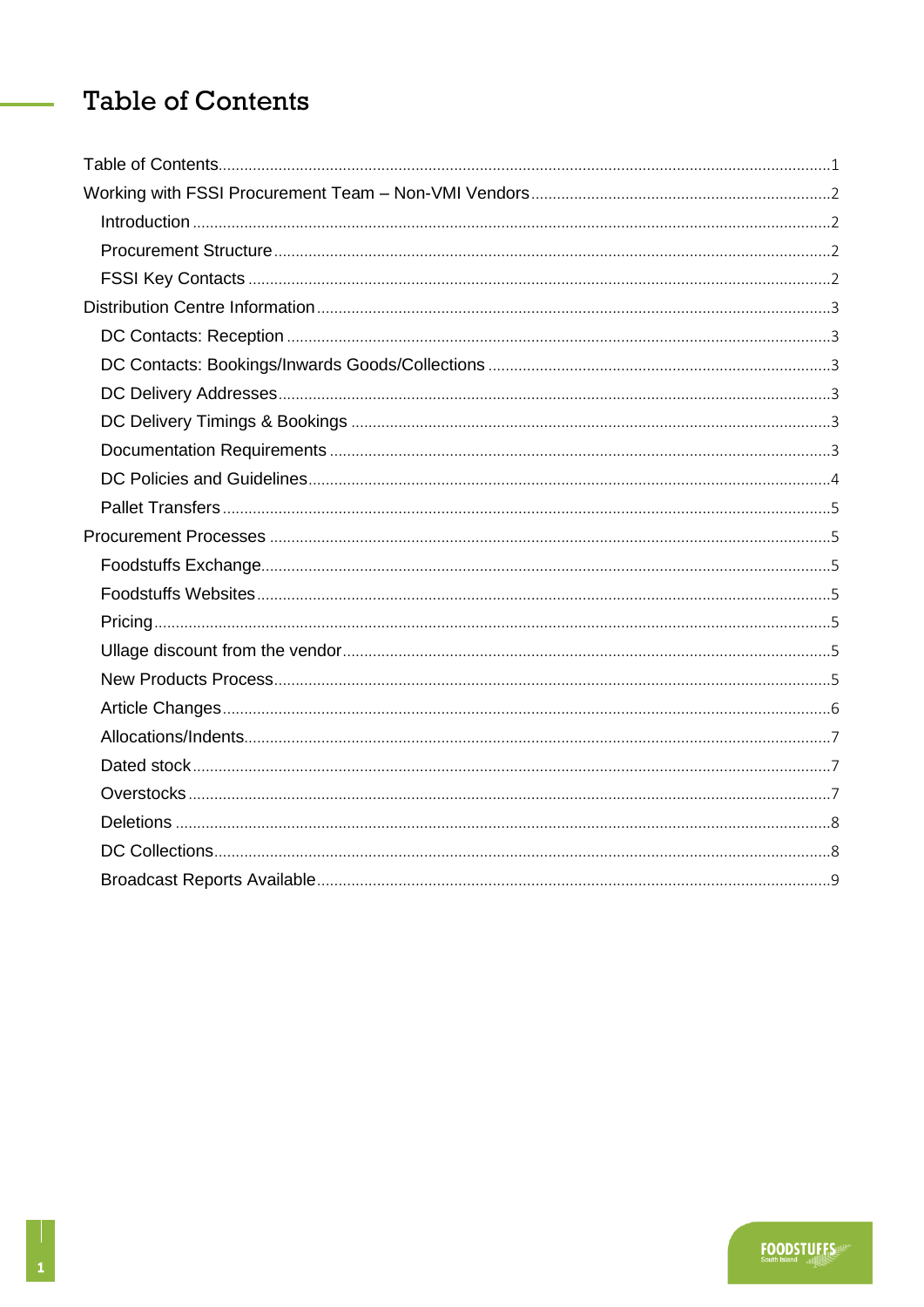## <span id="page-2-0"></span>Working with FSSI Procurement Team – Non-VMI Vendors

#### <span id="page-2-1"></span>Introduction

Foodstuffs South Island's Procurement Team is a team of eight consisting of coordinators and analysts. It forms part of the wider Merchandise team. The below structure highlights all the staff you will be working with on a regular basis.

Working with vendors, we aim to achieve a 97% inbound service to our DC (what we order vs. what you supply) and a 97% outbound service to our members (what members' order vs. what the DC was able to supply).

The purpose of this document is to be a point of reference for some of our key procedures, key contacts and ways of working for new and existing vendors.

#### <span id="page-2-2"></span>Procurement Structure



#### <span id="page-2-3"></span>FSSI Key Contacts

| Role<br>Name               |                                                | Email                                | Phone            | When to Contact                                                              |  |  |
|----------------------------|------------------------------------------------|--------------------------------------|------------------|------------------------------------------------------------------------------|--|--|
| Alice<br>Commons           | Procurement System<br>and Reporting<br>Analyst | Alice.Commons@foodstuffs-si.co.nz    | 03 372<br>2930   | Main point of contact for day-<br>to-day queries                             |  |  |
| Val<br>Kawaguchi           | Senior Procurement<br>Analyst                  | Val.Kawaguchi@foodstuffs-si.co.nz    | 03 3 63<br>6925  | Setting up broadcast reports,<br>performance measures and<br>pricing queries |  |  |
| Lydia Evans                | Import and<br><b>Forecasting Analyst</b>       | Lydia.Evans@foodstuffs.co.nz         | 03 3 5 3<br>9220 | Dated Stock Allocations and<br>regular allocations/indents                   |  |  |
| Jeremy<br><b>Dickinson</b> | Wholesale<br>Procurement &<br>Systems Manager  | Jeremy.Dickinson@foodstuffs-si.co.nz | 03 353<br>8656   | Seasonal planning, escalation                                                |  |  |
| Peter Ross                 | Procurement<br>Systems Support<br>Analyst      | Peter.Ross@foodstuffs-si.co.nz       | 03 3 5 3<br>8657 | System-related issues, only<br>when advised by Aimee/Val                     |  |  |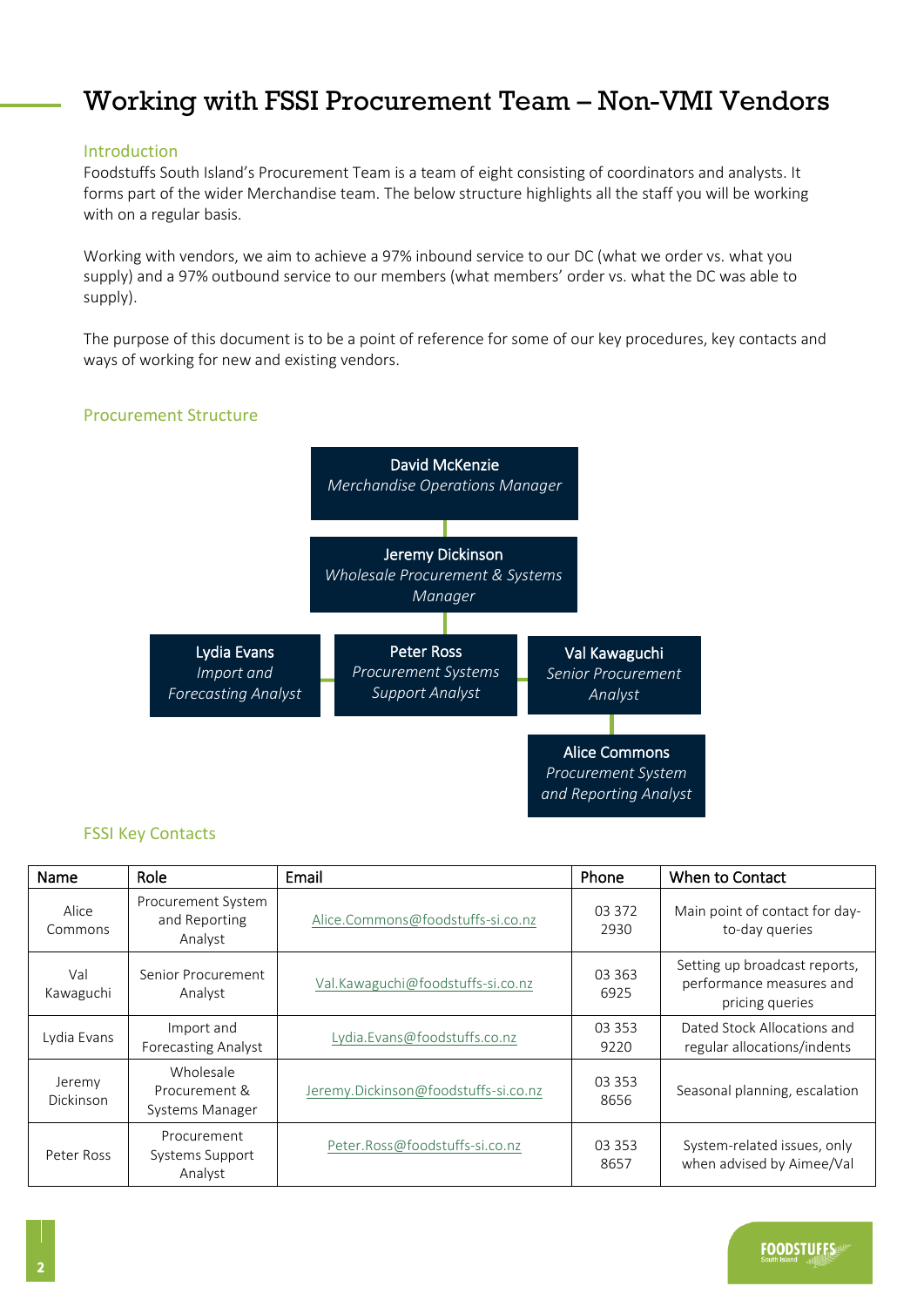# <span id="page-3-0"></span>Distribution Centre Information

#### <span id="page-3-1"></span>DC Contacts: Reception

Foodstuffs Hornby Distribution Centre (Ambient and Temperature Controlled)

• DC10 & DC08: 03 344 1401

Foodstuffs Dunedin Distribution Centre

• DC02: 03 466 4100

<span id="page-3-2"></span>DC Contacts: Bookings/Inwards Goods/Collections

- DC10 Hornby Ambient: 03 372 2951
- DC08 Hornby Temperature Controlled: 03 372 2939
- DC02 Dunedin Ambient: 03 466 4135

#### <span id="page-3-3"></span>DC Delivery Addresses

Foodstuffs Hornby Ambient Distribution Centre (DC10) 1 Quadrant Drive Christchurch 8042

Foodstuffs Hornby Temperature Control Distribution Centre (DC08) 1 Quadrant Drive Christchurch 8042

Foodstuffs Dunedin Distribution Centre (DC02) Teviot Street Dunedin 9012

#### <span id="page-3-4"></span>DC Delivery Timings & Bookings

Deliveries can be made 5 days per week Monday to Friday and scheduled booking slots will be confirmed. Weekend deliveries can be available by special arrangements.

If the transport company anticipates a late arrival then the vehicle driver is required to contact the inwards good office, to advise them of the delay and anticipated new arrival time. The booking slot covers only 1 truck. Therefore, if the order is being carried on more than 1 vehicle then it will be necessary to advise the DC the previous afternoon. The purchase orders are picked by the vendor and despatched in order to meet the agreed scheduled delivery day/time.

#### <span id="page-3-5"></span>Documentation Requirements

Please ensure that physical copies of the packing slip and delivery docket/proof of delivery are presented to the Distribution Centre staff on arrival. These documents must accompany each consignment. The Packing Slip must reference the appropriate Foodstuffs purchase order number.

An Advanced Shipping Notice (ASN) is a business-critical component required to maximise the efficiencies in goods receipting and as such are requested to be sent prior to all purchase orders being received into DC's. Refer the Foodstuffs exchange for detailed instruction.

The invoice quoting the FSSI order number is to be forwarded to:

*Foodstuffs South Island Limited. Private Bag 4705 Christchurch. Attn: Accounts Payable Department.*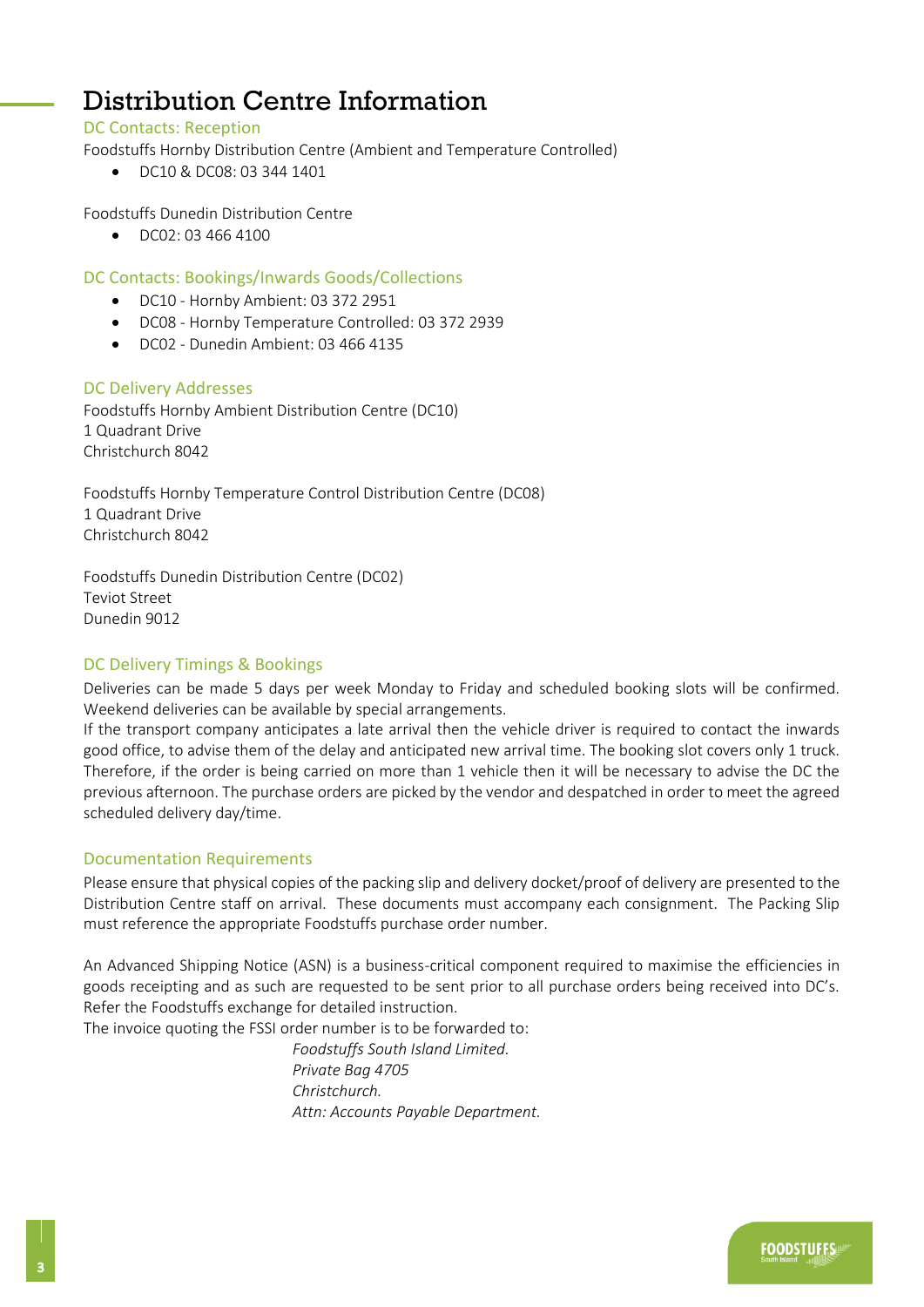#### <span id="page-4-0"></span>Advanced Shipping Note

As per above, these are business-critical to receive with every order. Please ensure you are doing this process correctly.

*The Foodstuffs eXchange process has five simple steps:*

- 1. Foodstuffs generates a Purchase Order and sends it to the eXchange.
- 2. You receive an email notifying you that a new Purchase Order has been sent to the eXchange.
- 3. You view the Purchase Order and then in turn Acknowledge the Purchase Order.
- 4. You confirm the delivery details of the Purchase Order, which creates an Advance Shipping Note (ASN) back to Foodstuffs. **At this stage you can supply the order in part or full. Please adjust orders/quantities accordingly & confirm delivery.**

*Delivery dates cannot be changed once the order is placed.*

- a. *Please note our DCs do not accept split deliveries and/or late deliveries without your Procurement System and Reporting Analyst's approval. Please do not hold off processing a PO in order to full supply.*
	- i. *If you need separate PO's for products (coming from different locations temporarily), please email your Procurement System and Reporting Analyst to have a new PO be raised.*
- 5. You invoice Foodstuffs.
- 6. Contact your Freight Provider to make a Booking Slot for Delivery into our DC

For more details, please go to: [https://www.foodstuffs-exchange.co.nz/assets/documents/eXchange-Web-](https://www.foodstuffs-exchange.co.nz/assets/documents/eXchange-Web-User-Manual-Jan-2020.pdf)[User-Manual-Jan-2020.pdf](https://www.foodstuffs-exchange.co.nz/assets/documents/eXchange-Web-User-Manual-Jan-2020.pdf)

#### Late Purchase Orders

When a PO is placed by your Procurement System and Reporting Analyst, the delivery date cannot be changed. We can only delete the PO and re-order with a new date, or it will be late. We will only hold PO's open for at most 5 days after it's delivery date. We will close the PO's if it is later than 5 days after scheduled delivery and it will be rejected by the DC.

*Please Note: The reason we close these PO's is because late orders affect our replenishment systems and can throw off ordering quantities for the following week(s). This could lead to out of stocks or over supplies.*

#### DC Policies and Guidelines

Our Distribution Centre operations are extremely disciplined owing to the large number of orders received each day. Please make yourself familiar with our policies and procedures for our respective distribution centres (DC's).

These policies are available on the Foodstuffs Exchange: [https://suppliers.foodstuffs.co.nz/processes-and](https://suppliers.foodstuffs.co.nz/processes-and-guides/wholesale-distribution-and-procurement/)[guides/wholesale-distribution-and-procurement/](https://suppliers.foodstuffs.co.nz/processes-and-guides/wholesale-distribution-and-procurement/)

Some of the most queried questions are on the below:

#### 3.1. Pallet Configurations

Each product is to be placed on a separate pallet. If there are two or more dates for the same product SKU (stock keeping unit) then they must also be separated on their own pallet. When a product is ordered in a quantity less than a layer then this can be presented on a "mixed pallet", where combined the total is not more than a layer. This mixed pallet must be clearly labelled "mixed pallet". All pallets are to be presented wrapped and in good condition. Product must be within the confines of the pallet, no overhang at all is permitted.

- Ambient Single SKU pallets are to be a maximum of 1.4m (including pallet).  $\bullet$
- Produce, chilled and frozen pallets are to be a maximum height of 1.2m (including pallet).
- Any pallet shall not exceed one tonne (1000KG) in weight.

CHEP and Loscam pallets are the standard pallet operated by FSSI.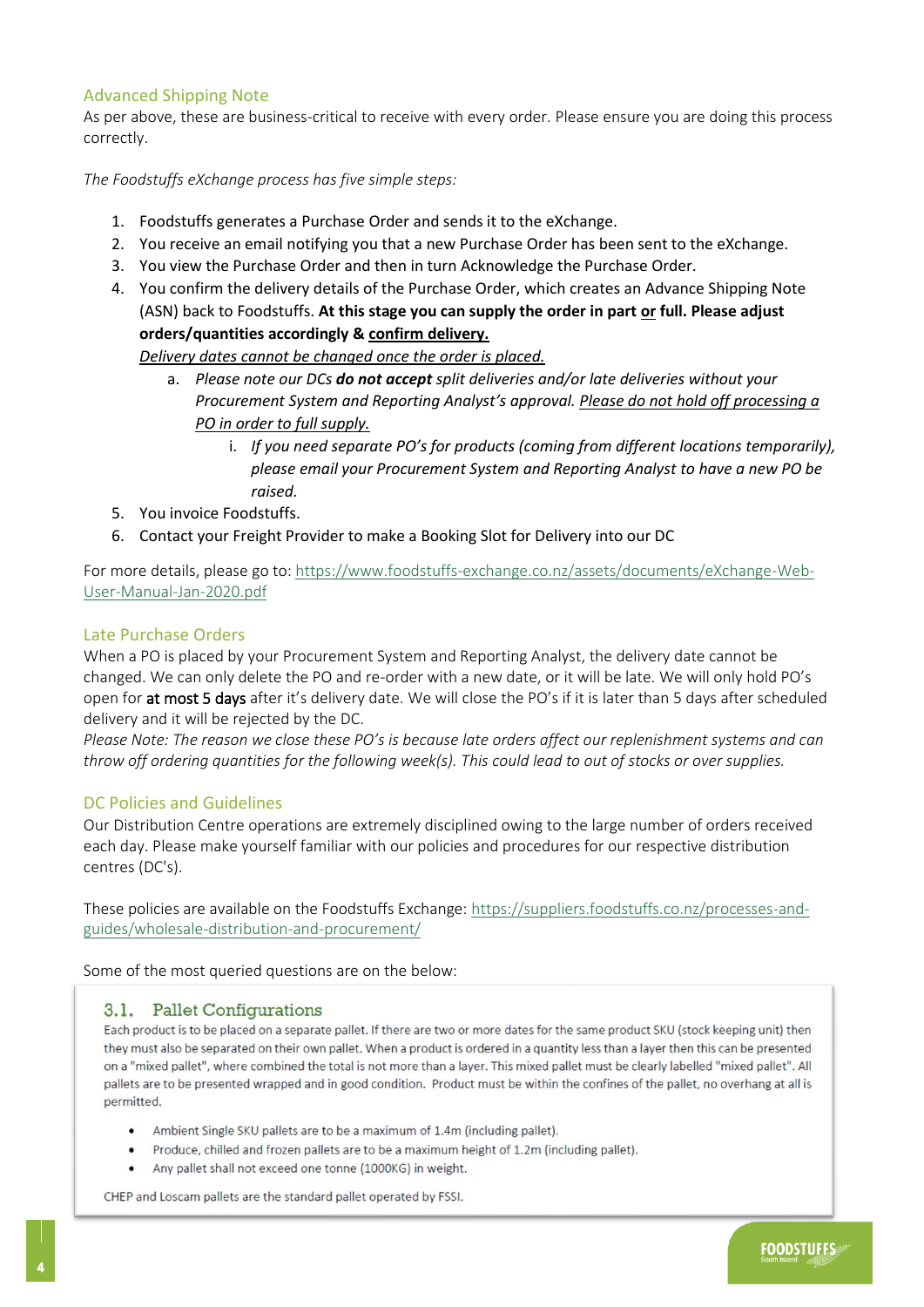#### <span id="page-5-0"></span>Pallet Transfers

All pallets received by the DC's are managed on a transfer system. Foodstuffs will arrange to transfer pallets onto their account from a nominated supplier's account. This is facilitated by the Chep and Loscam pallet transfer system. Please complete and return the Pallet Transfer Levy Authorisation form found here: <https://suppliers.foodstuffs.co.nz/assets/documents/FSSI-Pallet-transfer-Form-2020.pdf>

### <span id="page-5-1"></span>Procurement Processes

#### <span id="page-5-2"></span>Foodstuffs Exchange

Foodstuffs Exchange is where you can manage your trading relationship with both Foodstuffs South Island and Foodstuffs North Island[: https://www.foodstuffs-exchange.co.nz/](https://www.foodstuffs-exchange.co.nz/)

As a supplier to Foodstuffs you need to have a login to the Foodstuffs Exchange Portal. This is where all your purchase orders from the DC and stores will appear, along with invoicing and where you can maintain your contact details.

#### <span id="page-5-3"></span>Foodstuffs Websites

Foodstuffs South Island (FSSI) has created a specific business website that includes a great deal of information that can be valuable to suppliers when dealing with the various parts of the FSSI organisation. We would encourage suppliers to become familiar with the site[: https://www.foodstuffs-si.co.nz/](https://www.foodstuffs-si.co.nz/)

Suppliers should also visit the Foodstuffs national website that provides information in relation to the management of price changes and trading terms among several other trading aspects: <https://www.foodstuffs.co.nz/>

#### <span id="page-5-4"></span>Pricing

All price changes need to go through Foodstuffs Own Brands (FOBL). Further details can be found here: <https://suppliers.foodstuffs.co.nz/processes-and-guides/changing-your-list-price/>

If FSSI places an order and the pricing does not match what you have listed, please let us know straight away so we can work to resolve it. This avoids any pricing discrepancies down the track saving time and money for both parties.

#### <span id="page-5-5"></span>Ullage discount from the vendor

FSSI does accept discount allowances provided by suppliers off the invoice for DC purchase orders to negate incidental and costly credit claims. The allowances are negotiated at a national level and can vary in discount percentage depending on the category and supplier.

#### <span id="page-5-6"></span>New Products Process

All new products need to be presented to our category services team following the process outlined here:

[https://suppliers.foodstuffs.co.nz/processes-and-guides/supplier-engagement/ranging-at-foodstuffs-south](https://suppliers.foodstuffs.co.nz/processes-and-guides/supplier-engagement/ranging-at-foodstuffs-south-island/)[island/](https://suppliers.foodstuffs.co.nz/processes-and-guides/supplier-engagement/ranging-at-foodstuffs-south-island/)

#### The steps for new products are:

- Category team sends vendors an email stating if products are accepted or declined & if DC ranged
- Six weeks after Category's email, your VMI analyst sends new product email out to you on Monday
- Once you receive this email, your analyst will setup for ordering & place your first order

We appreciate you sharing any volume forecasts/indications you have with us prior to our first order, particularly if the product type/function is new to market.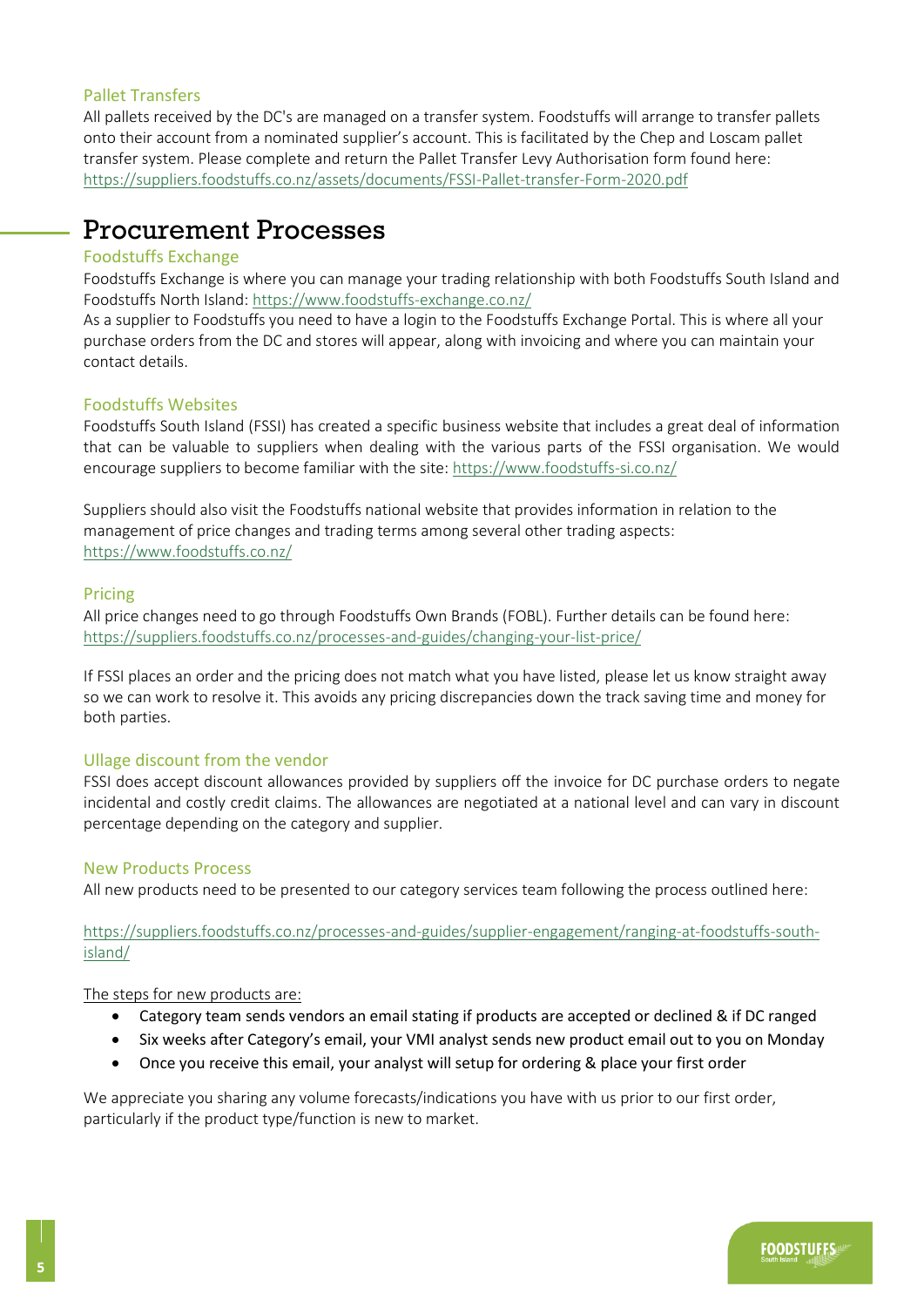<span id="page-6-0"></span>If you any questions regarding this process/timeline, please reach out directly to the appropriate category manager as per below: <https://suppliers.foodstuffs.co.nz/assets/documents/FSSI-Category-Services-Contacts.pdf>

#### Promotions/Store Displays

For any promotions/store displays that you anticipate larger than normal orders, feel free to reach out to your analyst to provide anticipated store sales. Please include emails of communications between yourself and the stores/banners in order for us to support this increase.

#### Article Changes

Vendors need to advise us about all product changes and provide updated data whenever there is a change to a product. This may include carton and pallet configuration changes, new barcodes, packaging or formulation changes. You need to provide updated product information *six weeks* prior to when you want the changed product to be available in the market. If we are not notified there's a risk stock will be rejected at the DC and will need to be collected at vendor's expense.

Please follow the process below:

- 1. Update data in GS1/Foodstuffs Exchange Product Flow
- 2. Complete the Procurement Notification Form found at: [Article Change Form](https://www.foodstuffs-exchange.co.nz/assets/documents/FSSI-Vendor-Notification-Template-20210324.xlsx)
- 3. Send directly t[o article.master@foodstuffs-si.co.nz](mailto:article.master@foodstuffs-si.co.nz)

| FOODSTUFFS                        |               |             | <b>Vendor Notification</b><br>Below fields in Green must be filled out before sending to Article Master |  |  |                            |                            |             |                             |     |  |  |                              |
|-----------------------------------|---------------|-------------|---------------------------------------------------------------------------------------------------------|--|--|----------------------------|----------------------------|-------------|-----------------------------|-----|--|--|------------------------------|
| Effective Date Vendor<br>DD/MM/YY | <b>Number</b> | Vendor Name | <b>Existing EA Gtin Description</b>                                                                     |  |  | <b>SAP Code Advisement</b> | Procurement<br>Coordinator | New EA Gtin | Old Ti X New Ti x New<br>Hi | lнı |  |  | CAR/Layer Layer/Pal Comments |
|                                   |               |             |                                                                                                         |  |  |                            |                            |             |                             |     |  |  |                              |
|                                   |               |             |                                                                                                         |  |  |                            |                            |             |                             |     |  |  |                              |

Filling out the Procurement Notification Form:

- **Effective Date:** the date which the change is effective from. If it is a carton change, ensure the last of the old stock has been sent from your DC before the change is requested. We require six weeks' notice for carton changes.
- Vendor Number: FSSI Vendor number
- Vendor Name: Business name
- Existing EA Gtin: Current unit barcode
- Description: Product description
- SAP Code: FSSI article code. 7-digit code starting with a 3 or 4
- Advisement: Reason/What's changing*? E.g. carton change, pallet config change, product description change, barcode change, product spec change (if greater than 10% it will be required to be setup as a new article)*
- Procurement Coordinator: You Can Find the [Current Procurement System and Reporting Analyst Here](#page-2-3)
- New EA Gtin: New unit barcode. This is only required if changing retail barcode.
- Tihi (Pallet Configurations) & Comments: Be specific e.g. carton size changing from 8 to 12 or if it is a pallet configuration spell out the exact new configuration *Example: "Pallet config now 8 cartons per layer, 6 layers per pallet = 48 cartons per pallet"*

Further information about managing your product information can be found here:

<span id="page-6-1"></span><https://suppliers.foodstuffs.co.nz/processes-and-guides/managing-your-product-information/>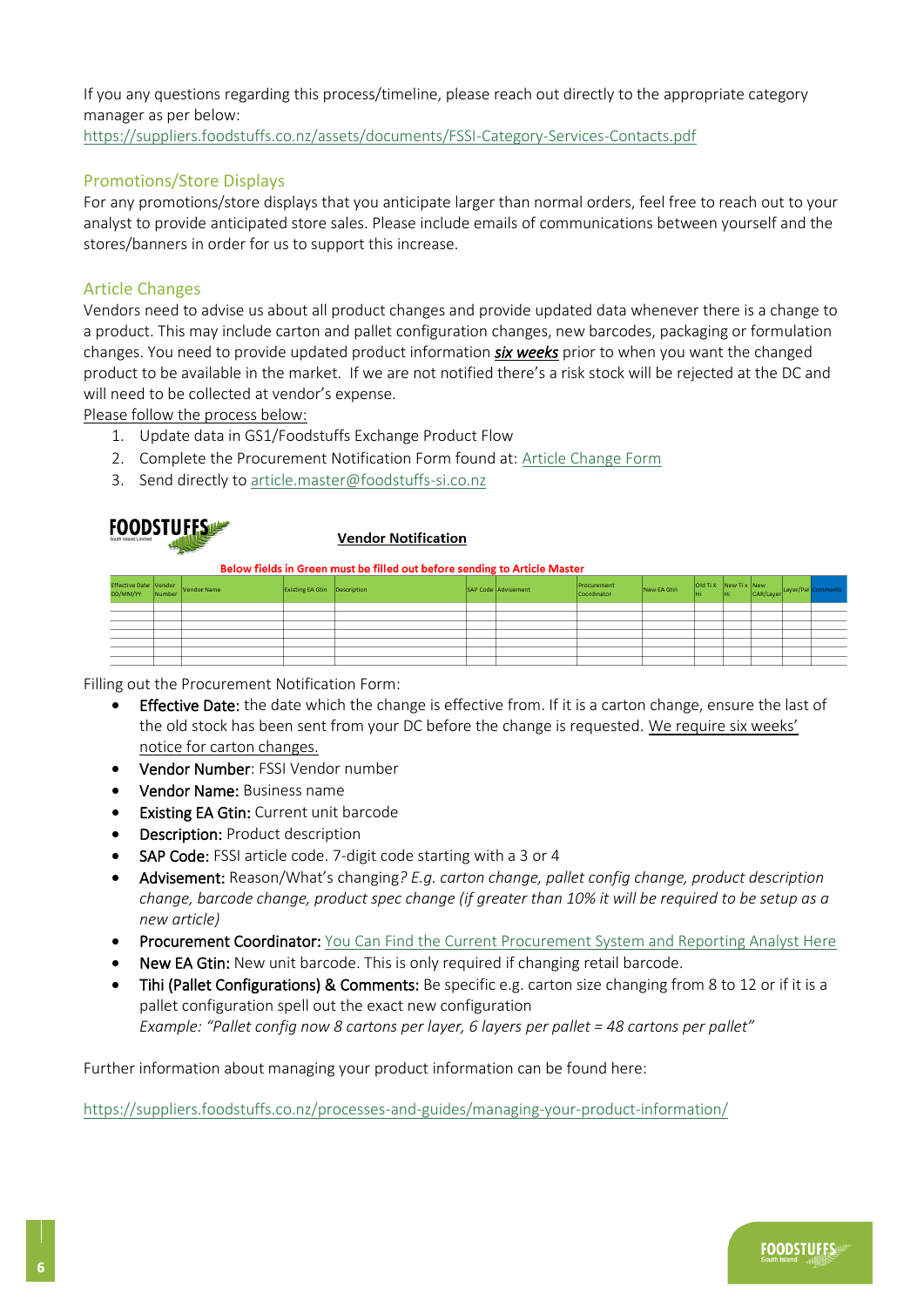#### Allocations/Indents

We have the ability to facilitate indent stock to store via the DC through an 'allocation'. Examples include seasonal releases, limited editions and large new product releases. By doing an allocation it ensures fair distribution of product and stores will get the exact quantities requested.

This needs to be agreed on upon ranging with Category and Promotional Teams. Please get in touch with the [Wholesale Procurement & Systems Manager](#page-2-3) for further details.

#### <span id="page-7-0"></span>Dated stock

While we do our best to avoid dated stock there will be instances where stock goes short dated (hits our despatch limit to store). Reasons why stock may go short dated include product has sold slower than forecasted, stock arrived with shorter than normal dates, mixed dates arrived on a pallet, stock arrived out of sequence (FIFO).

#### Vendors are responsible for the clearance of short dated stock.

*For ambient stock,* you will receive an email asking what you want to do with the stock. *For chilled and frozen products,* all vendors who have product in our temperature-controlled DC's should be setting up and receiving a 'WMS Pre-Expiry Report' which details anything coming up short dated and any stock that has gone short dated.

If you are not receiving this report, please go to page 8 to follow the process of setting up a broadcast report.

#### Options for clearing stock:

- 1. Via a store. This will be sent out at normal cost to the store and it is up to the vendor to arrange a promotion/credit with the store directly.
- 2. Pro Forma Credit Claimed and **Collected**
- 3. Pro Forma Credit Claimed and **Dumped**
- 4. Pro Forma Credit Claimed and **Donated**

*Please Note: The responsibility of clearing overstocked private label products from the DC sits with Foodstuffs South Island*

#### <span id="page-7-1"></span>**Overstocks**

As with dated stock, it is not our intention to sit on excess stock, however, this does happen and is something we monitor regularly.

As a rule of thumb, we aim to sit on no more than 8wks worth of stock for slow sellers. We have rounding profiles in place to ensure buying efficiencies for both vendors and our DC which are reviewed quarterly.

#### These are:

- If we will sell a pallet within 8wks, we will buy in multiples of a pallet
- If we will sell a layer within 8wks but less than a pallet we will buy in multiples of a layer
- If we will sell less than a layer in 8wks we will order in cartons, but we will order 28 days' worth of stock. Please refer to the DC Policies and Procedures about supplying less than a layer of stock

For our chilled and frozen DC our parameters are a bit more fluid due to shorter life products being in the mix but again we aim to be sitting on no more than 8wks worth of stock.

We understand that this may not always meet your MOQ's. MOQ's need to be agreed upon as terms of supply with Foodstuffs Own Brands.

Once a product is in the DC it is the vendors responsibility to ensure it moves and meets the distribution and rate of sale targets set out by Category Services at the time of ranging. Therefore, the responsibility of clearing overstocks sits with the vendor (within reason). Notification emails will be sent regularly for any overstocks.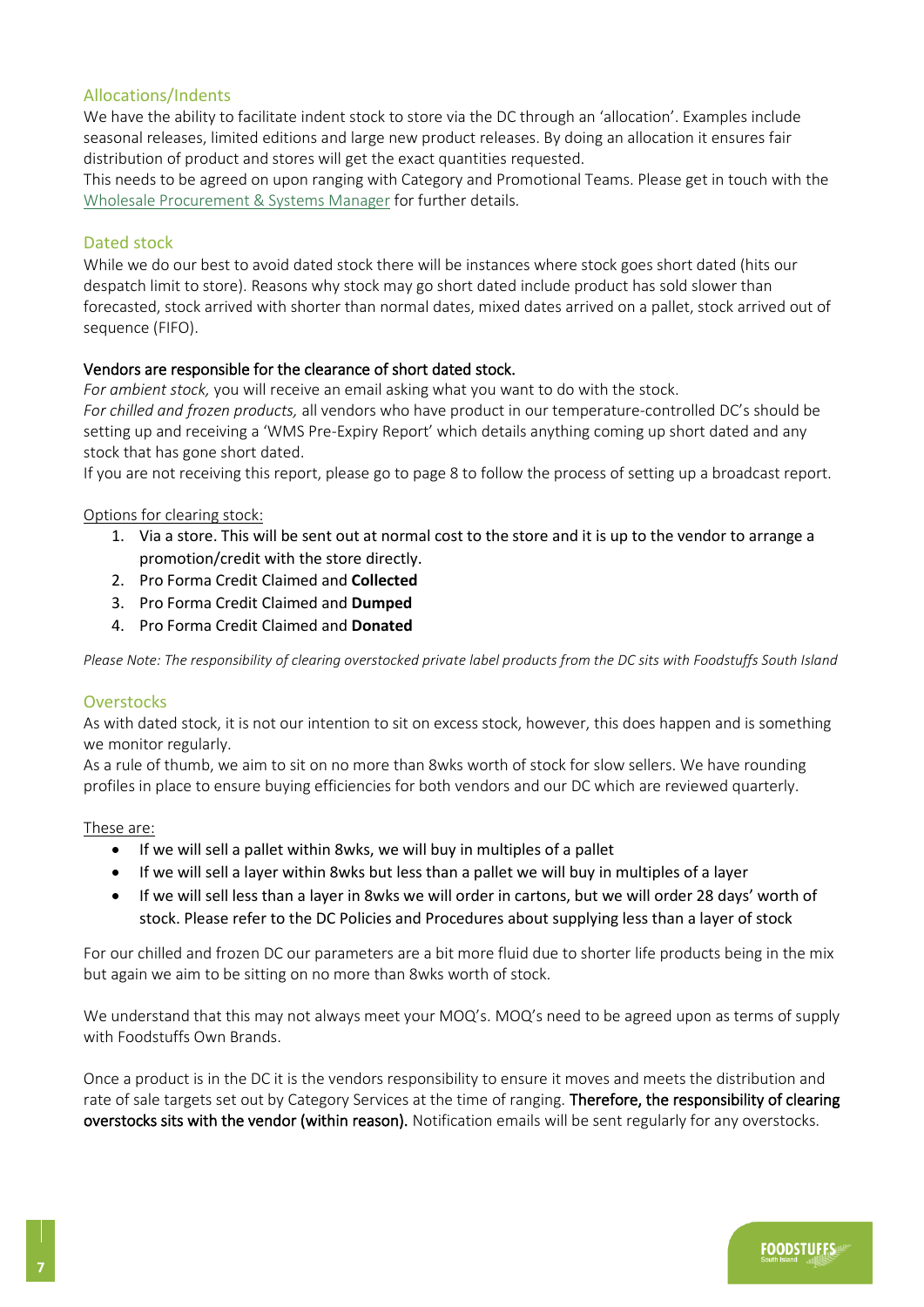If you see an order come through and you think it is too much, please get in touch as soon as possible with your analyst/coordinator so we can double check any settings we have set.

*Please Note: The responsibility of clearing overstocked private label products from the DC sits with Foodstuffs South Island.* 

#### <span id="page-8-0"></span>Deletions

Our distribution centres only have a finite amount of space so as we accept new products, we need to make room by removing underperforming products.

Warehouse deletions are reviewed regularly and will come about as a result of one of the following:

- New Product Review (6 months post launch)
- Slow moving/low sales
- Category reviews
- Ranging decisions
- Change in Trent's customer requirement

All products that come up for deletion are circulated amongst the relevant Foodstuffs SI teams where teams can remove/save a product from the suggested deletion list. Anything that isn't removed and is confirmed as a deletion goes through the following process:

- 1. Analyst turns off ordering for these products
- 2. Initial email sent to vendor advising of deletion
- 3. At the beginning of the following month, a final deletion notification email is sent requesting stock to be cleared by a specific date (4wks after the email is sent). We request the vendor to clear any remaining stock by the specified date otherwise it will be pro forma credit claimed and require uplift.

It is important to note that Category Services run the Category Reviews and Range Reviews and not all range changes and deletions made by the category team result in deletion from the warehouse.

*Please Note: The responsibility of clearing overstocked private label products from the DC sits with Foodstuffs South Island.* 

#### <span id="page-8-1"></span>DC Collections

Collection of stock will be required at the vendor's expense if one of the following happens:

- The DC is oversupplied or supplied the wrong product and we are unable to accept the stock
	- Stock arrives outside of our date limits
		- o *Note: [Procurement Analysts](#page-2-3) can provide a list of product date limits upon request*
	- Damaged stock, if deemed to have arrived damaged to our distribution centre
		- o *Note: We have camera footage that goes back 3 months if investigation is required*
	- PC Claims (Proforma Credit) that have been raised as a result of dated stock, overstocks or deletions and the vendor has opted to collect the stock

Once the vendor has been notified of the collection the vendor has 7 days to collect the stock. An email will be sent with a reminder if the stock hasn't been collected and from that email, the vendor has a further 7 days to collect the stock. If stock has not been collected by the requested date, stock will be disposed of & claims will remain to be processed.

When collecting the stock please contact the Inwards Department at the DC prior to arrival to ensure that stock is ready for pickup. The transport company will also need to bring the Returns Delivery Note and quote the PC Claim number on arrival or risk being turned away. PC claims are provided immediately to an employee in your company and then later from your coordinator with reasons written on them. Notice of discrepancies for DC08 are sent from your coordinator but DC10 & 02 have an email list maintained where they are sent for each company.